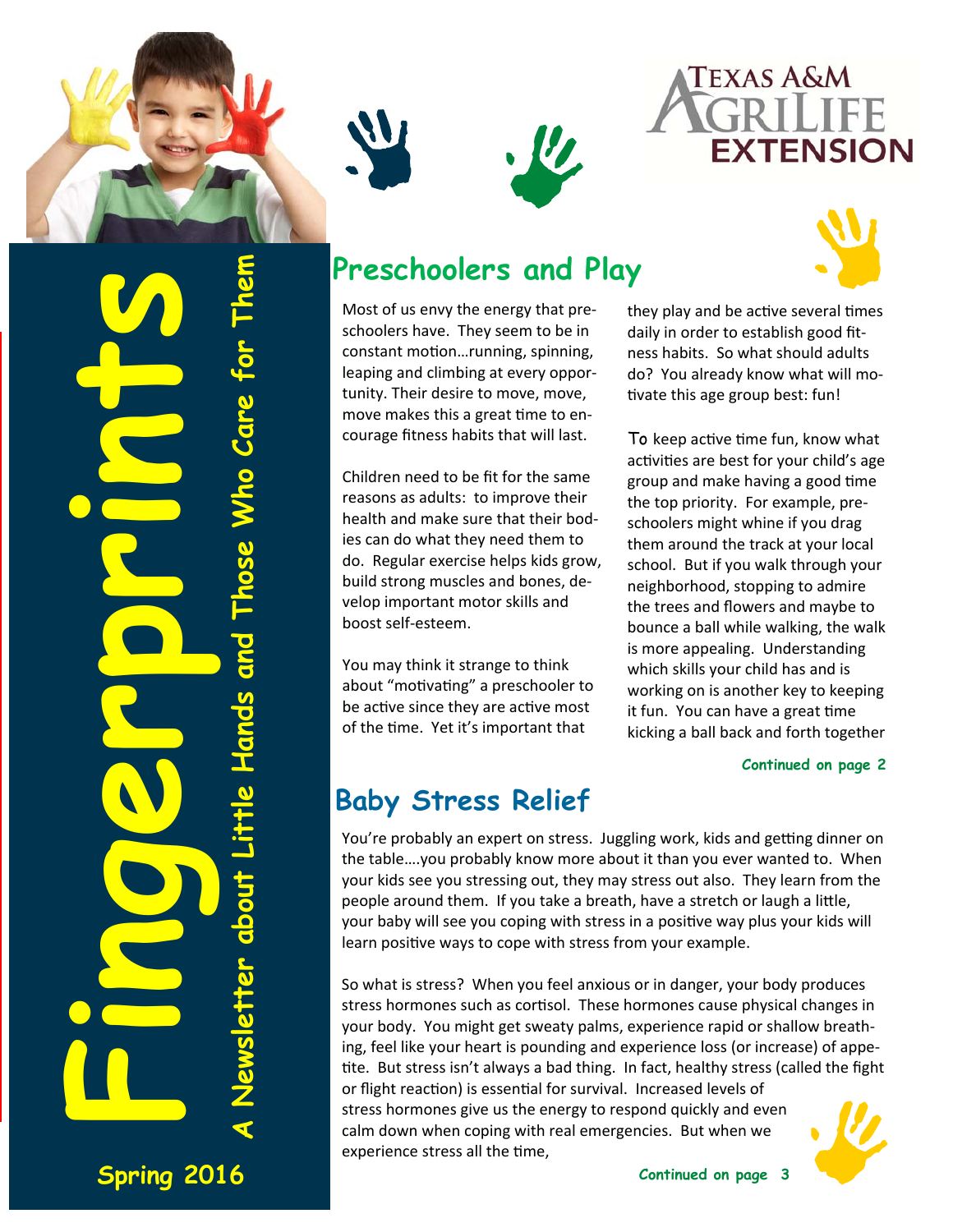#### **Preschoolers and Play (Continued from Page 1)**

but your child probably won't have much fun if put into soccer game with all the rules enforced.

What about team sports at this age? Although many parents are ready to en‐ roll their preschooler in organized sports, it's really not recommended until they are a little older. There's no need to be concerned that your child will "fall be‐ hind" other kids when it comes to their soccer or baseball/softball careers. Preschoolers are better off working on basic skills, which they can apply later when they can better grasp sports rules and understand their role in a game.

Look for chances to be active away from home. At a child care center or pre‐ school, do kids have access to a play‐ ground or large indoor space for play? The games and equipment don't need to be fancy. Kids enjoy simple games such as catch and tag, playing with plastic bats and balls, dancing and tumbling. And they still like to play games such as "Duck, Duck, Goose," London Bridge," "I'm a Little Tea Pot" or "Simon Says."

Preschoolers are working on skills such as hopping, balancing on one foot, throwing and catching balls, pedaling tricycles and

skipping. The benefits will pay off now and later, says the National Association for Sports and Physical Education (NASPE). When kids learn these basic skills now, it builds confidence and makes it more likely that they'll continue to be physically active as they grow up. NASPE also recommends that preschoolers get at least 60 minutes of structured (adult‐ led) physical activity a day.

A little freedom can also motivate preschoolers to be active. Though some of their physical activity should be structured and led by adults, it pays to let them take the lead sometimes. NASPE recommends that preschoolers get at least 60 minutes of unstructured physical activity (free play) a day. Encourage active free play, which means letting kids choose the activity and make decisions about what they do, all within a safe and supervised environment. This could in‐ clude exploring the back yard, running around the playground, or playing dress‐ up.

One important message is that your pre‐ schooler is clearly keeping an eye on how you spend your time, so set a good example by exercising regularly. Your child will pick up on this as something parents do and will naturally want to do it, too.

Here are some other ways to encourage physical activity:

\*Limit screen Ɵme. When you do, kids often find more active stuff to do. Allow no more than 1 to 2 hours per day of quality programming. Though lots of computer programs are marketed to preschoolers, none are necessary for their development. If you decide to allow computer use, carefully choose the software and the websites you child can visit.

\*Keep it fun. Help find acƟviƟes your child likes and then offer many opportu‐ nities to enjoy them. Keep equipment and supplies on hand and, if possible, within easy reach for your preschooler.

\*Supervise closely. Preschoolers' physi‐ cal abilities, like climbing to the top of a playground tower, often exceed their ability to judge what's safe and what's dangerous. Likewise, they don't know when it's time to take a break on a hot day. Part of helping kids have fun out‐ doors means making sure that they do so safely, so keep a close eye on your child. And don't forget a water bottle, snack and sunscreen. !

Reviewed by Ryan J. Brogan, DO, October 2014, http://kidshealth.org.

#### **Baby Stress Relief (continued from page 1)**

health problems may occur.

Babies experience stress when their needs aren't met. They tend to cry when they're hungry, need to be changed, or are getting too much or too little attention. Not responding to a crying baby can cause your baby to feel stress. When stressed, babies need your help to calm down. They aren't born knowing how to handle stress because their brains are still developing. That's why babies need help from grownups in calming down. Research shows that babies whose cries are soothed quickly tend to cry less, not more. Keep in mind that responding to your baby's cries doesn't train him to cry just to get your attention.

You can't protect your baby from everything that causes stress. But you can soothe him. And that, in turn, teaches him how to soothe himself. This skill will help your baby throughout his life. Don't assume that letting a baby handle stress on his own, or crying it out, will make him a tougher or more resilient adult.

So how do you soothe your baby? Every baby is unique. One baby might be soothed by warm baths; another may want to be cud‐ dled; and another may want to be gently rocked. You'll learn what works best for your child just by doing what comes naturally. Source: pbs.org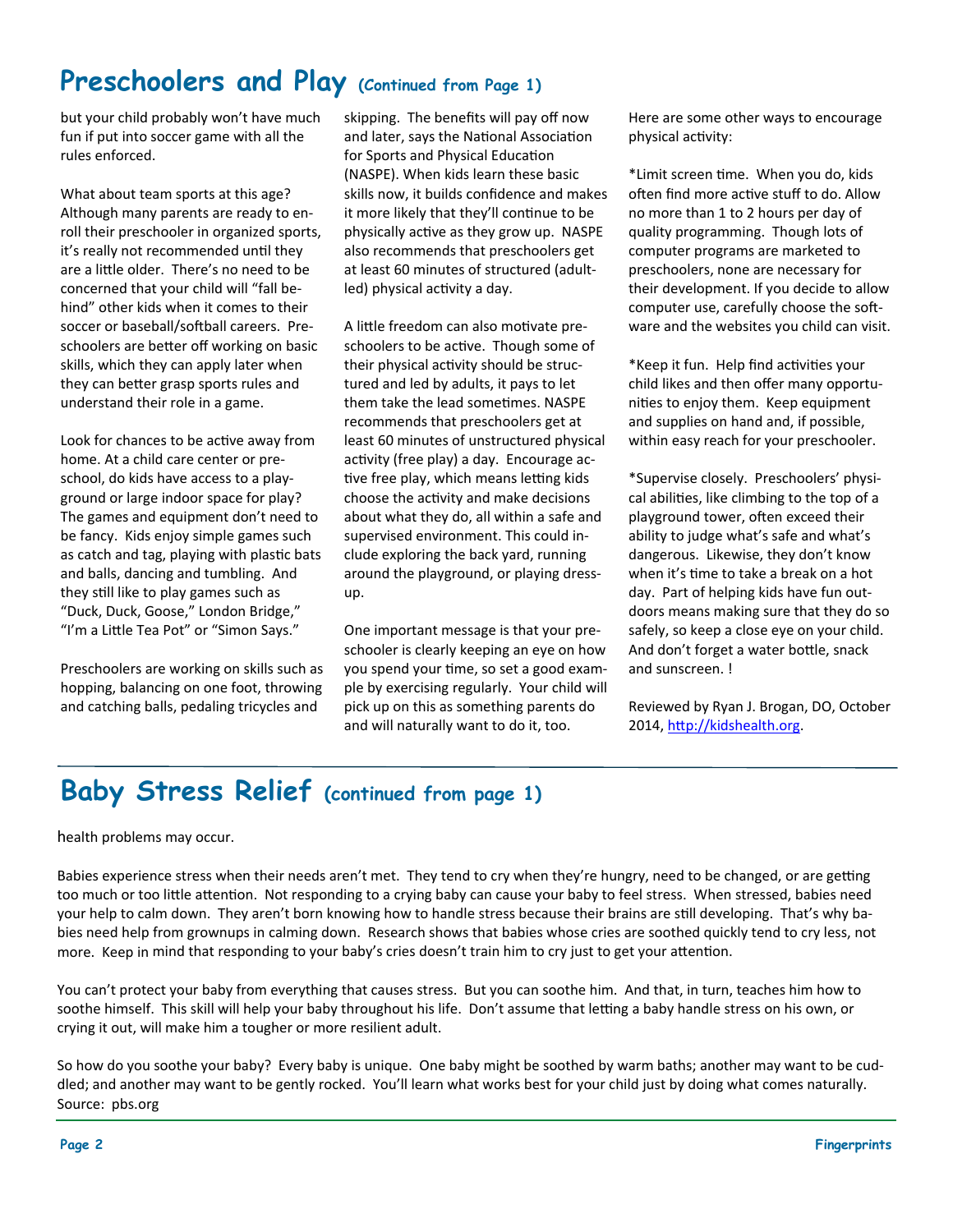## **Kids and Food: 10 Tips for Parents**

It's no surprise that parents might need some help in understanding what it means to eat healthy. From the MyPlate food guide to the latest food fad, it can be very confusing. The good news is that you don't need a degree in nutrition to raise healthy kids. Following some basic guidelines can help you encourage your kids to eat right and maintain a healthy weight. Here are ten key rules to live by:

\***Parents control the supply lines.** You decide what foods to buy and when to serve them. Though kids will annoy their par‐ ents for less nutritious foods, adults should be in charge when deciding which foods are regularly stocked in the house. Kids won't go hungry. They'll eat what's available. If their favorite snack isn't all that nutritious, you can still buy it once in a while so they don't feel deprived.

\*From the foods you offer, kids get to choose what they will eat or whether to eat at all. Kids need to have some say in the matter. Schedule regular meal and snack times. From the selections you offer, let them choose what to eat and how much of it they want. This may seem like a little too much freedom. But if you follow the first step, your kids will be choosing only from the foods you buy and serve.

\***Quit the "clean plate" club.** Let kids stop eaƟng when they feel they've had enough. Lots of parents grew up under the clean-plate rule but that approach doesn't help kids listen to their own bodies when they feel full. When kids notice and respond to feelings of fullness, they're less likely to overeat.

\***Start them young.** Food preferences are developed early in life so offer variety. Likes and dislikes begin forming even when kids are babies. You may need to serve a new food up to 12-15 times before a child will accept it. Don't force your child to eat but offer a few bites. With older kids, ask them to try one bite.

\*Rewrite the kids' menu. Who says that kids only want to eat hot dogs, pizza, burger and mac and cheese? When eating out, let your kids try new foods...they might surprise you with their willingness to experiment. Start off by letting them try a little of whatever you're eating or ordering an appetizer for them to try.

\***Drink calories count.** Soda and other sweetened drinks add extra calories and get in the way of good nutriƟon. Water and milk are the best drinks for kids. Juice is fine when it's 100% but kids don't need much of it…4‐6 ounces a day is enough for preschoolers.

**\*Put sweets in their place.** Occasional sweets are fine but don't turn dessert into the main reason for eaƟng. When dessert is the prize for eating lunch or dinner, kids naturally place more value on the cupcake than the broccoli. Try to stay neutral about foods.

\***Food is not love.** Find beƩer ways to say "I love you." When foods are used to reward kids and show affecƟon, they may start using food to cope with stress or other emotions. Offer hugs, encouragement and attention instead of food treats.

\*Kids do as you do. Be a role model and eat healthy yourself. When trying to teach good eating habits, try to set the best example possible. Choose nutritious snacks, eat at the table and don't skip meals.

**\*Limit TV and computer Ɵme.** When you do, you'll avoid mindless snacking and encourage activity. Research shows that  $\mathbb{S}$ kids who cut down on TV watching also reduce their percent‐ age of body fat. When TV and computer time are limited, they'll find more active things to do. And limiting screen time means you'll have more time to be active together.

Reviewed by Mary L. Gavin, MD, September 2015, http:// kidshealth.org.



**Spring 2016** Page 3 **Page 3**